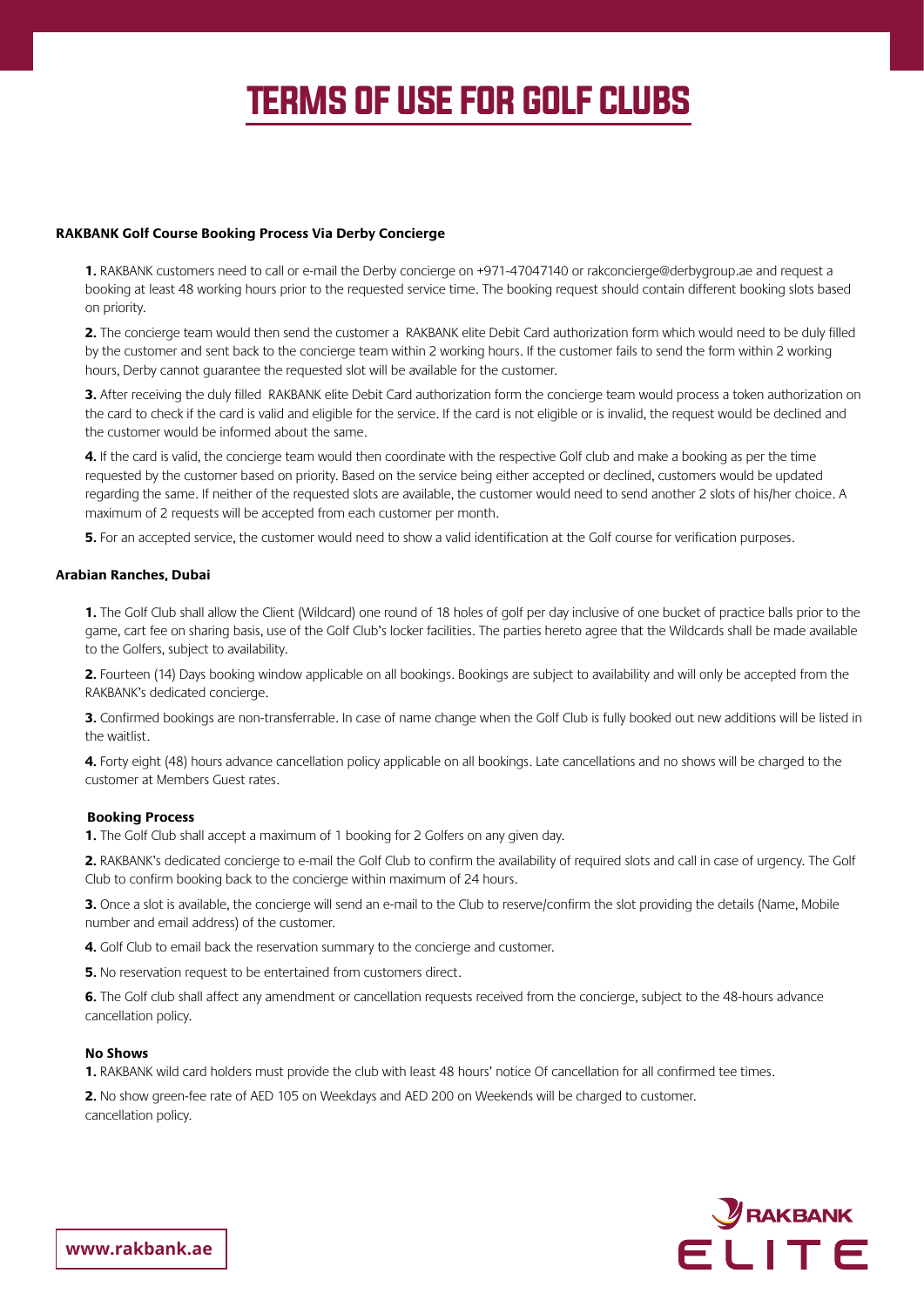## **The Els Club, Dubai**

#### **Booking Process and Cancellation Policy**

1. A Fourteen (14) Days booking window is applicable to all bookings. Bookings are subject to availability and will only be accepted when made via RAKBANK's dedicated concierge to the Club's point of contact, hereafter named the Reservation Team (reservations@ elsclubdubai.com)

2. RAKBANK's concierge to email the Reservation Team to confirm the availability of required slots and call in case of urgency. The Reservation Team to confirm availability back to RAKBANK within maximum of 24 hours.

3. Once a slot is confirmed available, RAKBANK will send an e-mail to the Reservation Team in order to reserve/confirm the slot, at that time an official confirmation will be released to RAKBANK.

4. Confirmed bookings are non-transferrable. In case of name change when the Golf Club is fully booked out new additions will be listed in the waitlist

5. Forty eight (48) hours advance cancellation policy applicable on all bookings. Late cancellations and no shows for the wildcard users will be charged to customers at Members' rate (AED 250), while quests will be charged directly with the applicable Members' Guest cancellation fee. RAKBANK customer is liable and committed to pay late cancellation and no show fees for his wildcard users within 30 days from receiving the invoice

**6.** Club shall accept a maximum of 2 golfers on any given day.

7. No reservation request to be entertained by the RAKBANK customers direct.

#### **Code of Conduct**

RAKBANK quests will have to abide by the Club's rules, respect the dress code and the etiquette required to access the facility. Failing to do so will result in the suspension of the privileges for such quest.

#### **Dress Regulations**

Access to the golf course requires appropriate golfing attire including collared shirts. Denim Jeans or button down shirts are strictly not allowed.

#### **Address Montgomerie, Dubai**

- 1. The Golf Club shall accept maximum of 2 bookings for 2 golfers on any given day.
- 2. RAKBANK's dedicated concierge will confirm the availability of required slots and call in case any urgency.
- **3.** The Golf Club will take maximum of 24 hours to confirm the booking.
- 4. No reservation request to be entertained from the customer direct.

5. The Golf Club shall affect any amendment or cancellation requests received from the RAKBANK's dedicated concierge, subject to 48 hours advance cancellation policy.

6. RAKBANK customers will be eligible for 20% discount on F&B and 10% on Pro Shop.

#### **Al Hamra Golf Club, Ras Al-Khaimah**

#### **Conditions of Play**

The course is of a Championship standard and therefore Club requests that all players are of a competent ability and show respect to the etiquette of the game.

#### **Dress Code**

AI Hamra Golf Club has its own dress code requirements. While on the club premises all members and guests are expected to observe our requlations, maintain a reasonably conservative standard of dress, dress in proper golfing attire while on the course and in a manner that is inoffensive to others.

#### **Gentlemen**

Tailored trousers or shorts, shirts, mock / turtle neck and polo shirts with collar and sleeves are considered appropriate. Short or long socks are permitted with shorts. Vest tops, collar-less shirts, denim, beachwear and athletic sports gear including football or rugby tops is not permitted.



www.rakbank.ae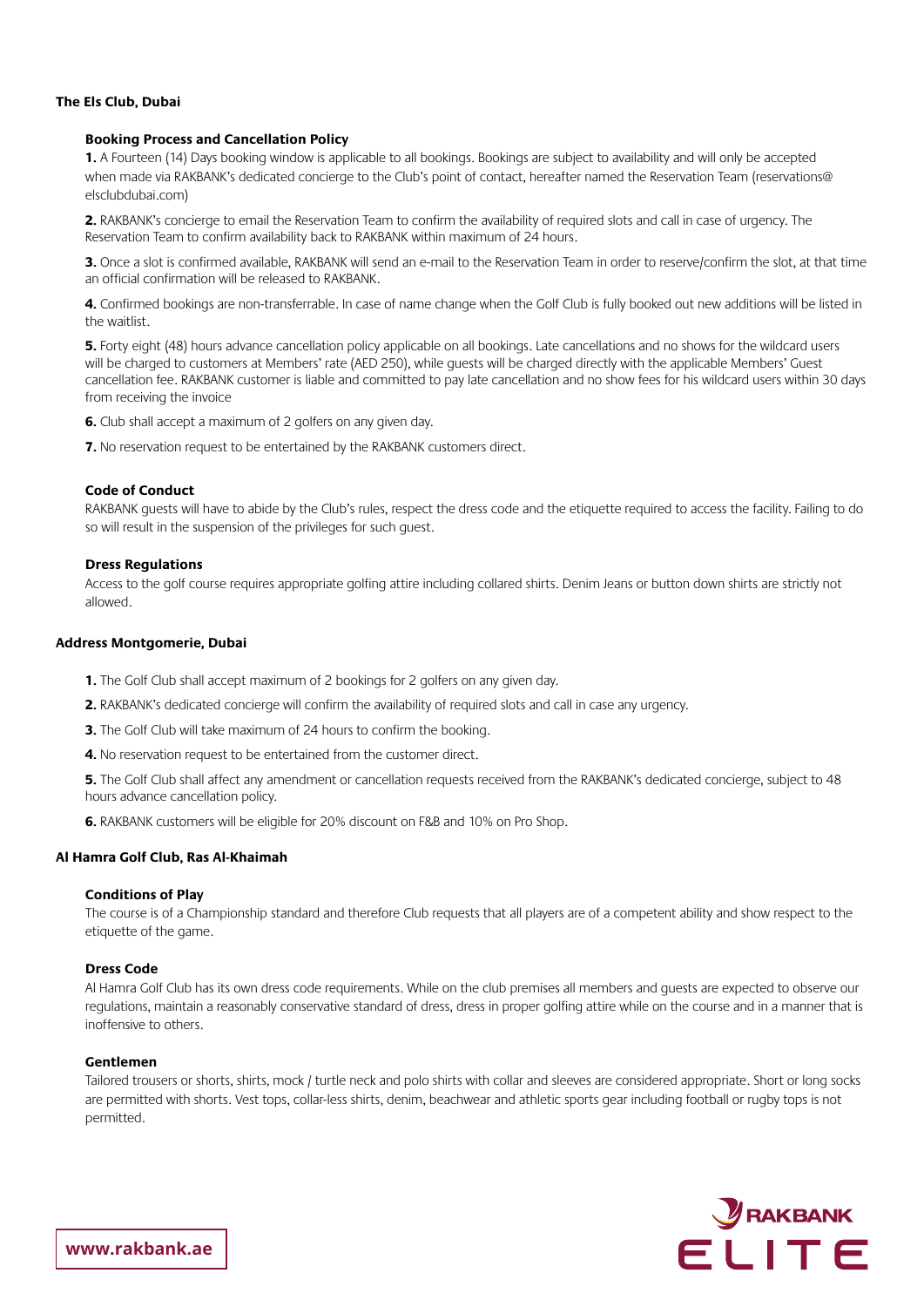## **Ladies**

Tailored trousers, shorts, skirts or skorts, polo shirts and blouses are appropriate attire. Vest tops, t-shirts, denim, swimming attire, cut-off shorts or skirts and athletic sports gear are not permitted.

## **Footwear**

Golf shoes with soft spikes or flat-soled training shoes are allowed on the course. Metal spikes or sandals (including golf sandals) are not .permitted

## The club reserves the right to deny access to the course to anyone it considers being inappropriately dressed.

#### **Limit Handicap**

Players without official handicap / required level of ability will not be allowed to play Handicap limit for Men is 28. Handicap limit for Ladies is 36. Customers can contact the club if they do not have a registered handicap.

#### **Golf** Cart Use

All golfers under the age of eighteen (18) are not permitted to drive a golf cart and must be accompanied by an adult. Carts will not be issued to group organizers, leaders or professionals that are not playing as part of a group. A maximum of 2 carts will be issued per flight.

Carts are the responsibility of the driver, any damage to the vehicle or third party property is the driver's responsibility.

## **Pairing up Policy**

AI Hamra Golf Club reserves the right to make up groups for 4 balls when considered necessary.

#### **Cancellations and No Shows**

1. Cancellations made more than forty eight (48) hours in advance will not be charged.

2. Cancellations made less than forty eight (48) hours in advance or 'No Shows' will be charged at 100% of the Contracted Rate directly to the green fee credit account.

Cancellations will only be accepted with written confirmation from the club.

#### **Saadiyat Beach Golf Club, Abu Dhabi**

#### RAKBANK offers Corporate Golf Membership at Saadiyat Beach Golf Club with the following benefits:

## **Benefits**

#### 1.Golf

- a. Full week access to 18 holes of golf at Saadiyat Beach Golf Club.
- b. Full week access to practice facilities at Saadiyat Beach Golf Club.
- c. Member guest green fees for up to three (2) guests per day.
- d. Shared golf cart.
- e. Daily locker.
- f. 2 x Exclusive Club house passes to the Abu Dhabi HSBC Championship.

#### **2. Full Week Wild Card**

- a. 2 x Complimentary Green Fee per day at Saadiyat Beach Golf Club.
- b. Available 7 days a week.
- c. 30 days Member advanced booking window for online bookings.
- d. 21 days Member advanced booking window for phone bookings.
- e. Bookings to be made by 2 company contacts only.

#### **3. Corporate Golf Day**

- a. Complimentary green fees for 32 players.
- b. Includes on course branding provided by corporate.
- c. Available Sunday Thursday (excluding public holidays).
- d. Commitment from company of minimum food and beverage /prize spend of AED 5,000.
- e. Not transferrable to following year.